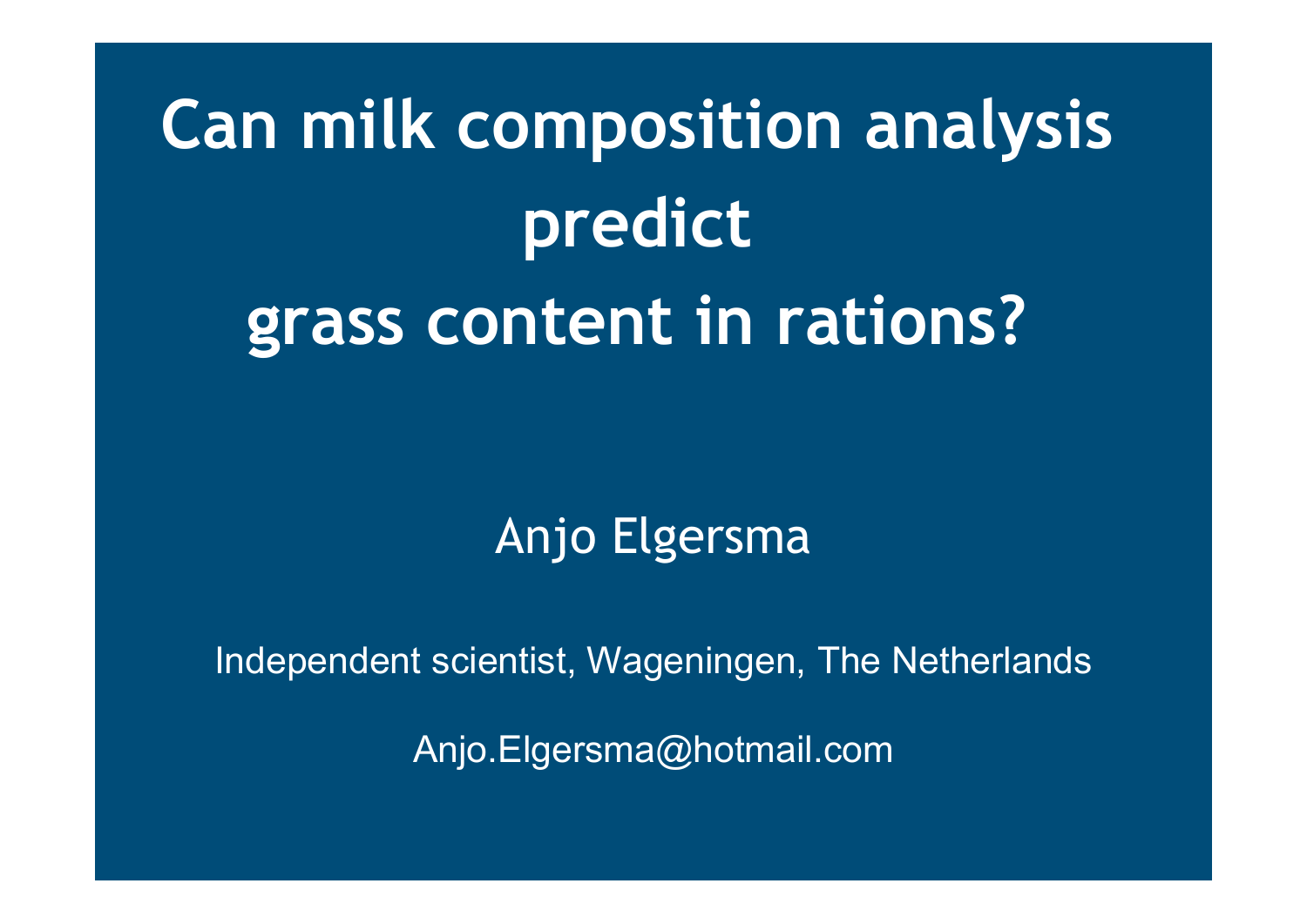### **Personal background**

■ MSc Grassland science and plant breeding, WU

#### T Professional career:

- PhD research: grass seed production 1984-1991
- Associate professor of Grassland Science 1991-2011
- Independent scientist since 2011

T Active interests: research and publishing, guest lectures, consultancies, etc.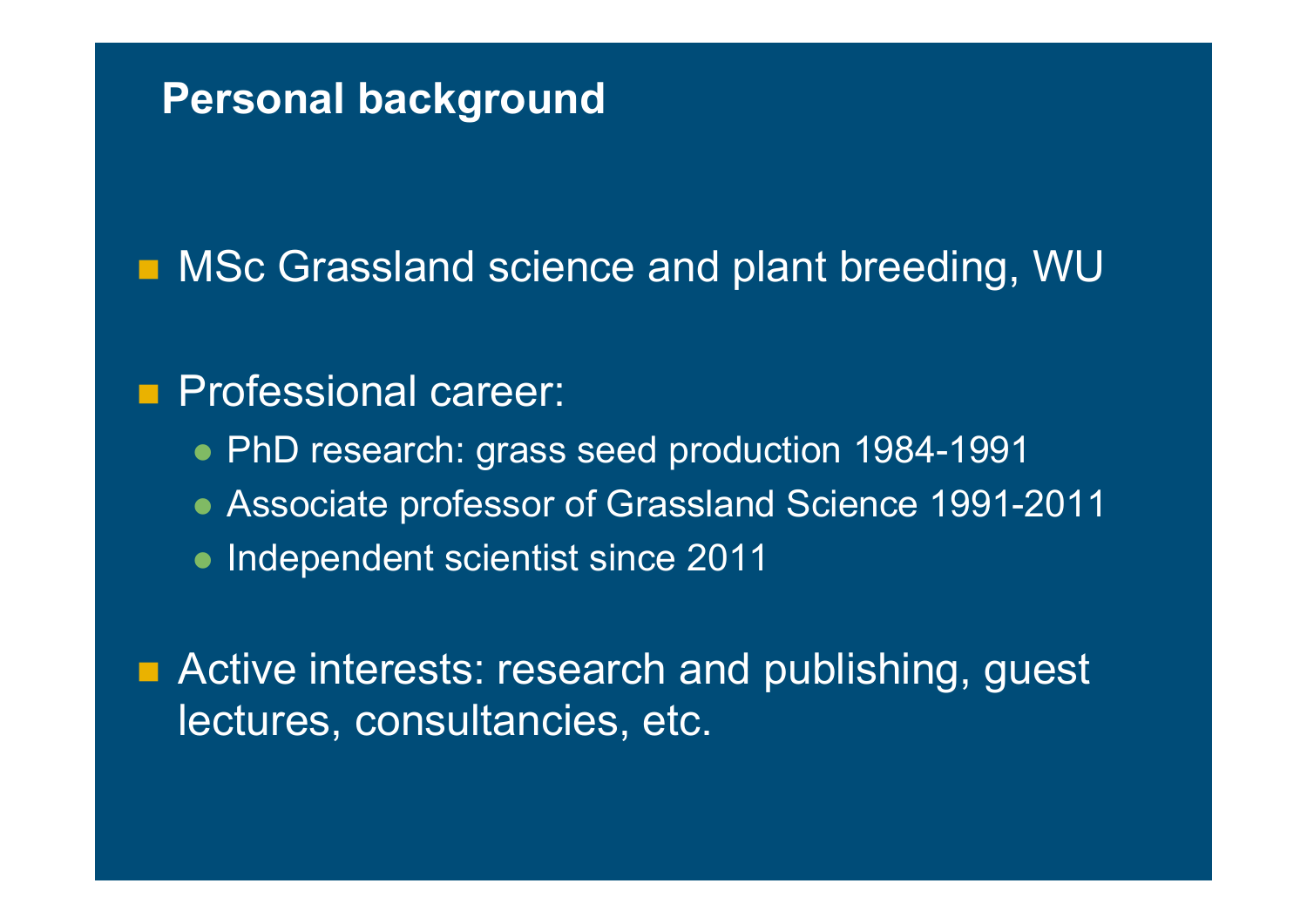### **Outline**

- **Review paper**
- Milk composition and profile of fatty acids (FA) in cows' milk in relation to feed.
- **Pasture-milk' premium for farmers in NL;** authentification/verification desirable.
- Can milk composition give markers for pasture-fed cow milk and dairy products?
- **Comparison of various studies on feed composition,** grazing and farming system effects on FA, triacylglycerol (TAG), and phytanic acid (PA)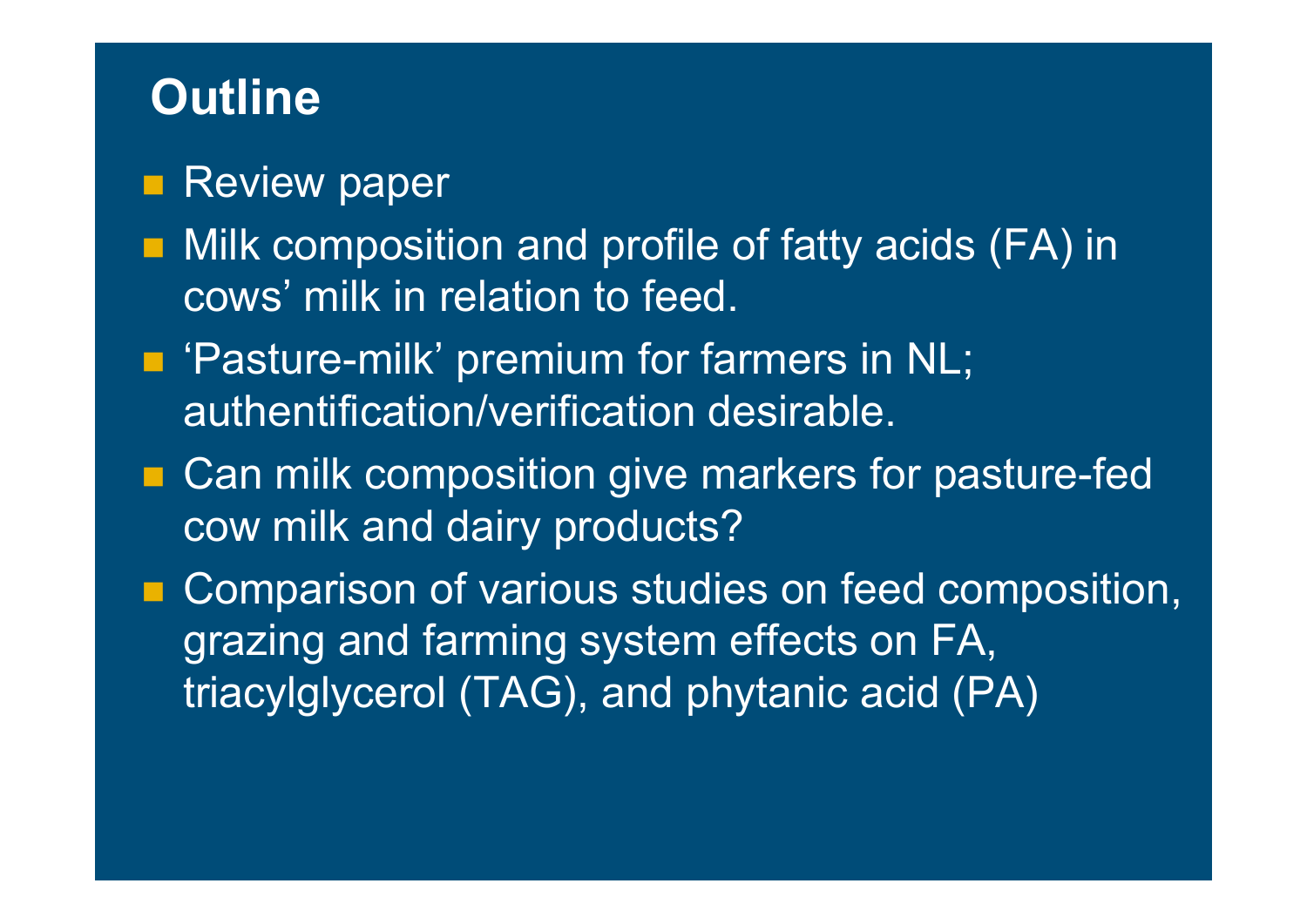# **Lipids in forage**

### **Forages for ruminants:**

- Summer: fresh grass, herbs
- Winter: silage (grass, maize, other), hay

■ Fatty acid composition of grass: mainly unsaturated fatty acids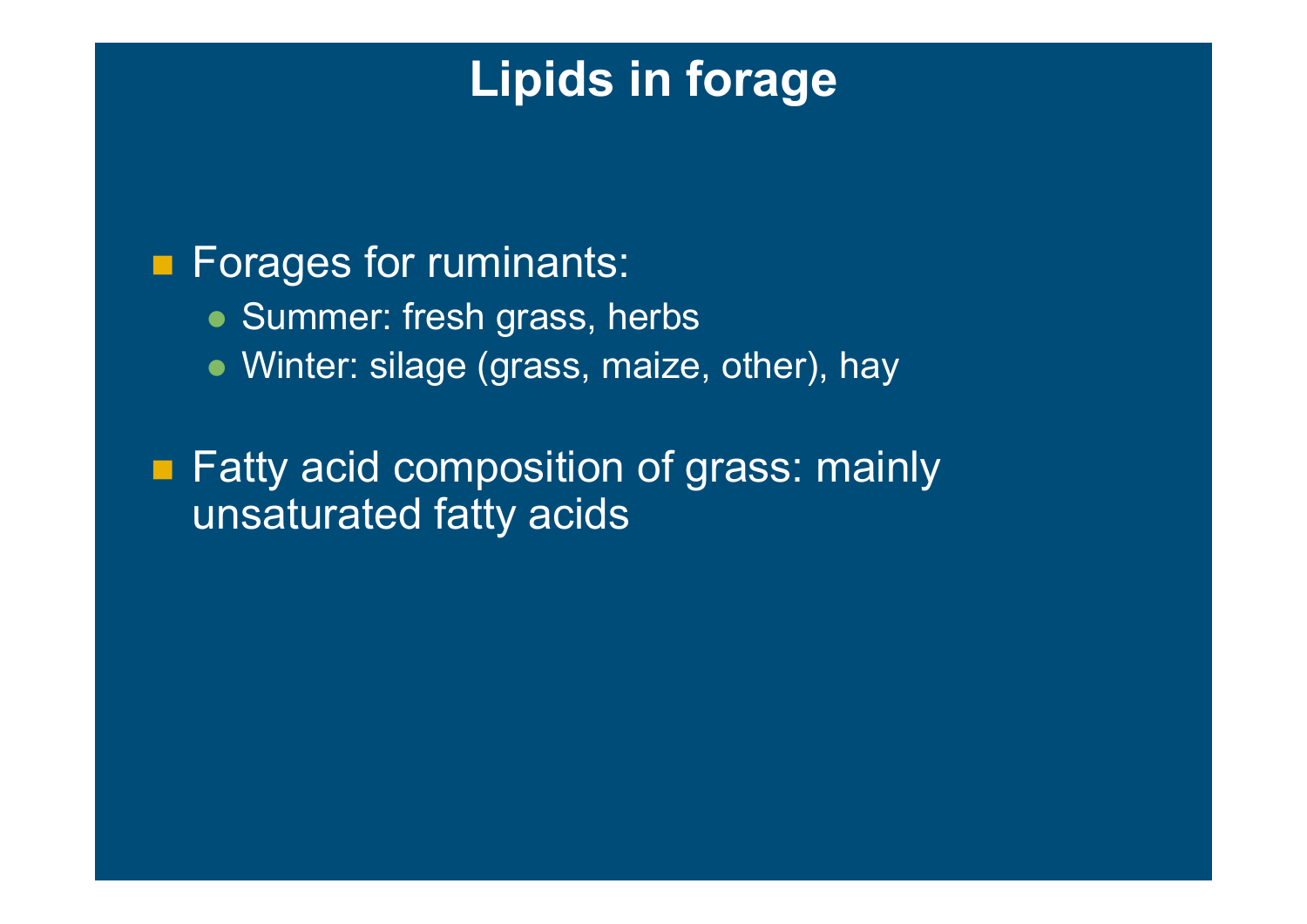### **Cow lipid intake via forage**

**Low quantities of fat in DM, but intake is significant:** At 15 kg DM intake and 3 % fat in forage DM: 450 g fat/d for cows

 With 70% C18:3, 315 g C18:3/d is ingested with fresh grass With15% C18:2, 68 g C18:2/d is ingested with fresh grass

 Total 383 g PUFA ingested per day from forage for cows (Elgersma et al. 2004, An. Feed Sci. Techn. 117: 13-21)

■ C18:3 and C18:2 are substrates for microbial biohydrogenation in the rumen and precursors for PUFA in milk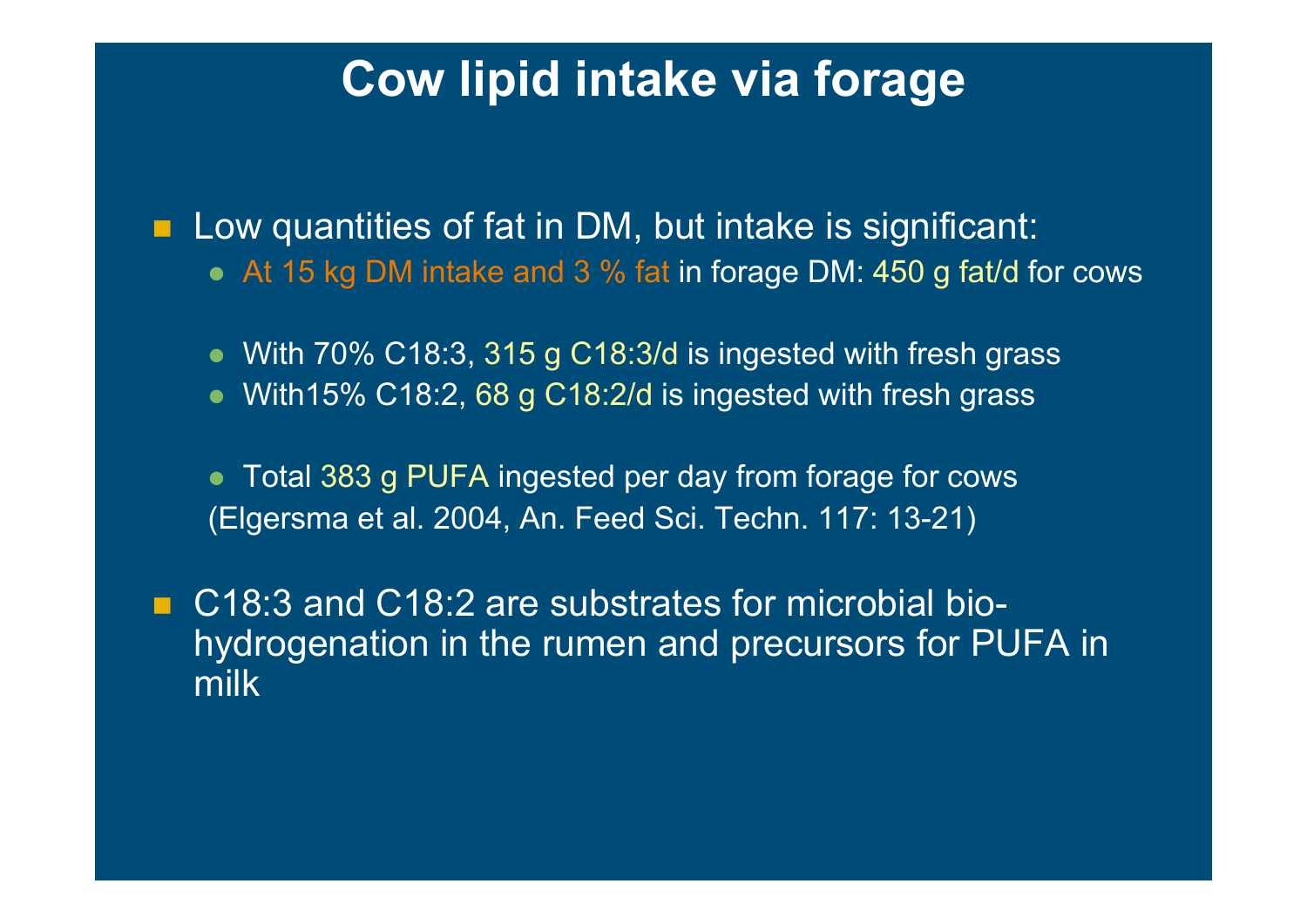Milk composition (milk fat content) Lower milk fat content in summer with fresh grass. Negative relation milk fat content – CLA concentration.

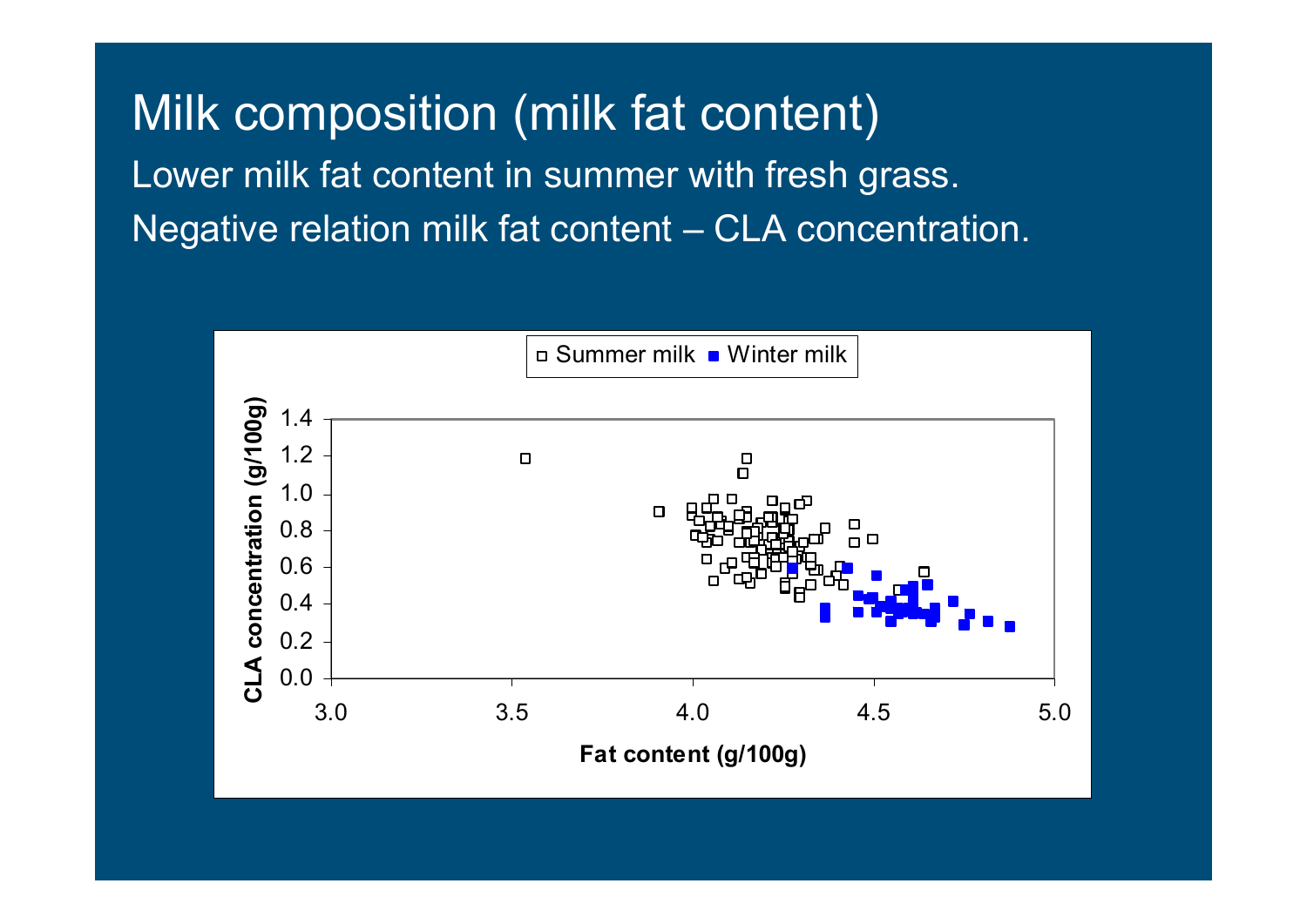### Relation CLA – UFA

Pooled milk, sampled monthly ; conjugated linoleic acid (CLA) and total unsaturated fatty acids (UFA)



Elgersma et al. 2006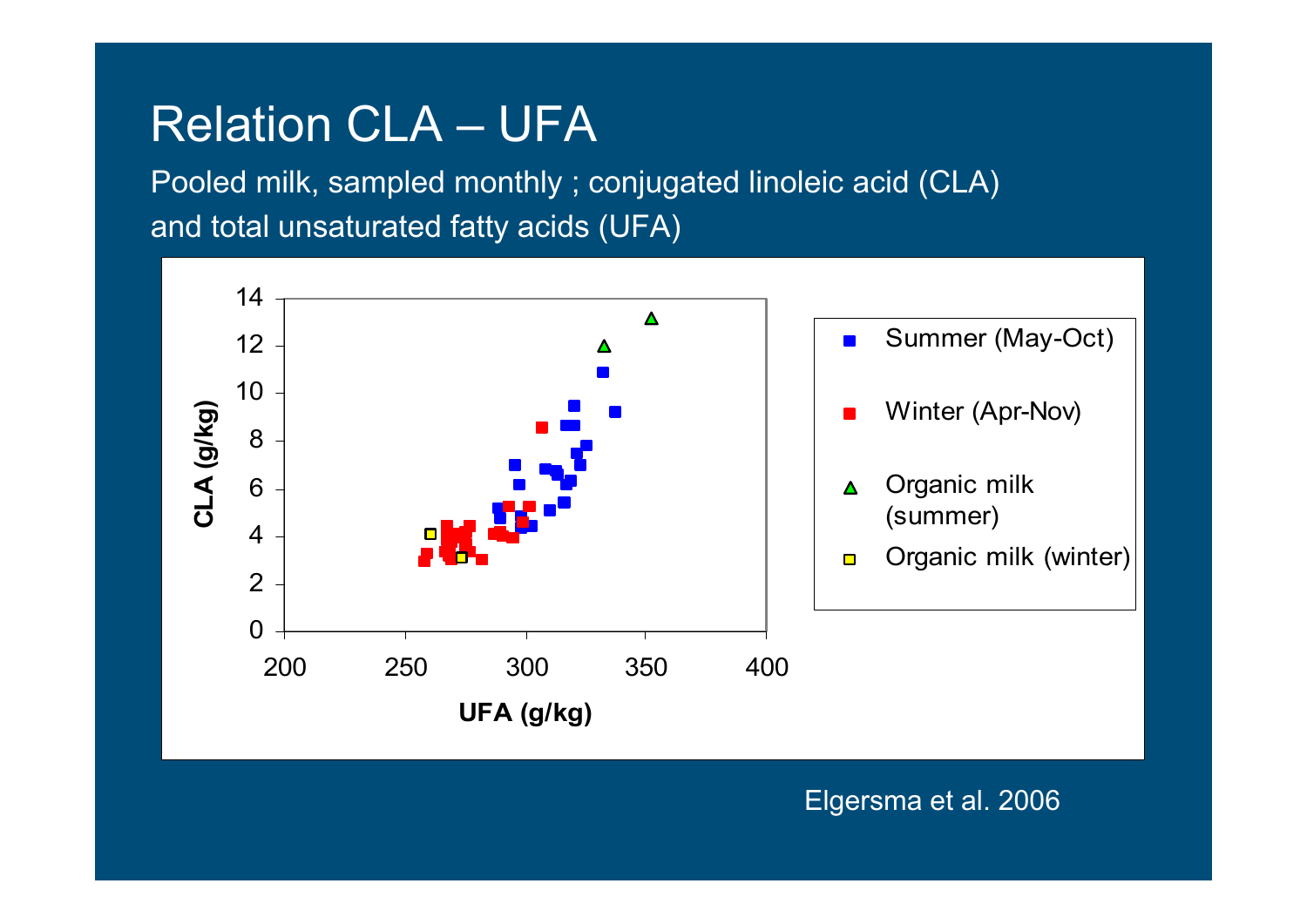### Seasonal and regional effects on CLA in Dutch milk



### EAAP 2013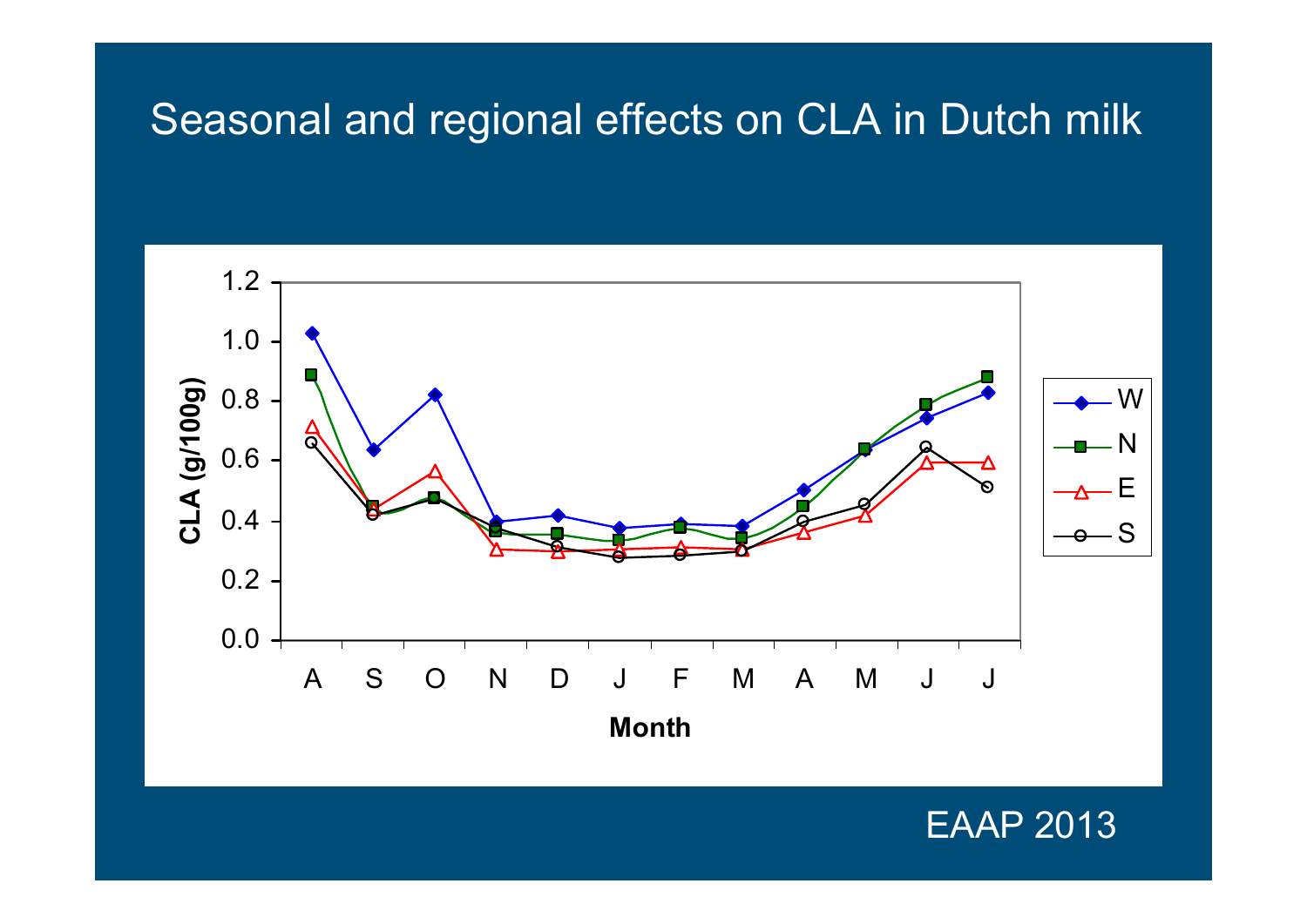### Recent results from The Netherlands

Capuano e.a., Rikilt-WUR, 2014

FA profiles - Food Chem Triglyceride profiles - Eur Food Res Techn Phytanic acid – Int Dairy J

**NG,** no fresh grass; **GI,** cows indoors with cut fresh grass; **Pd,** pasture daytime; **Pd+n,** pasture day + night; **Org / BD:** Pd+n in an organic (Org) or biodynamic (BD) farming system

30 farms sampled in April, May, June/July and February

Contrasts for indoor / outdoor, contrast for fresh grass in diet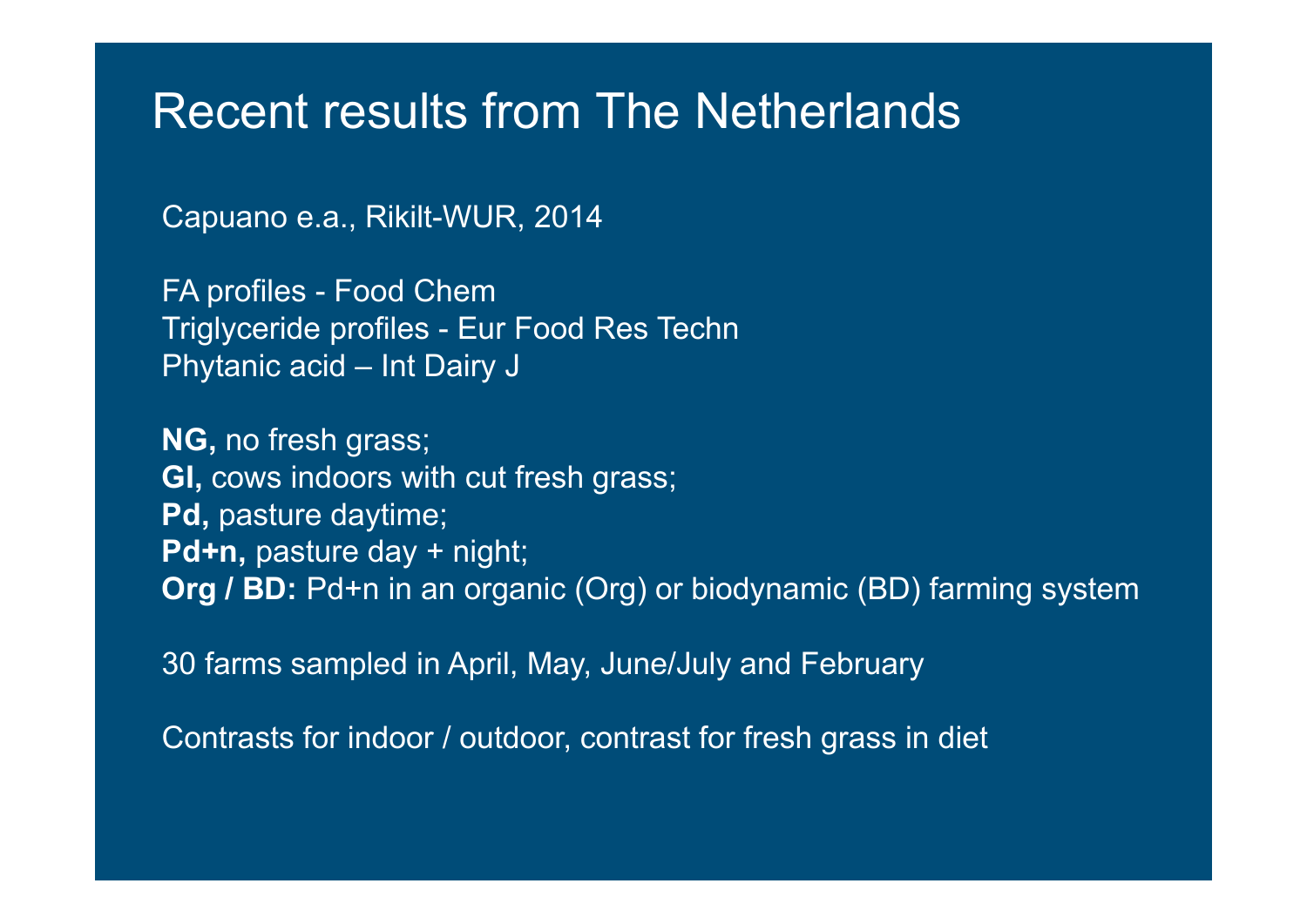# FA profiles, PCA scores

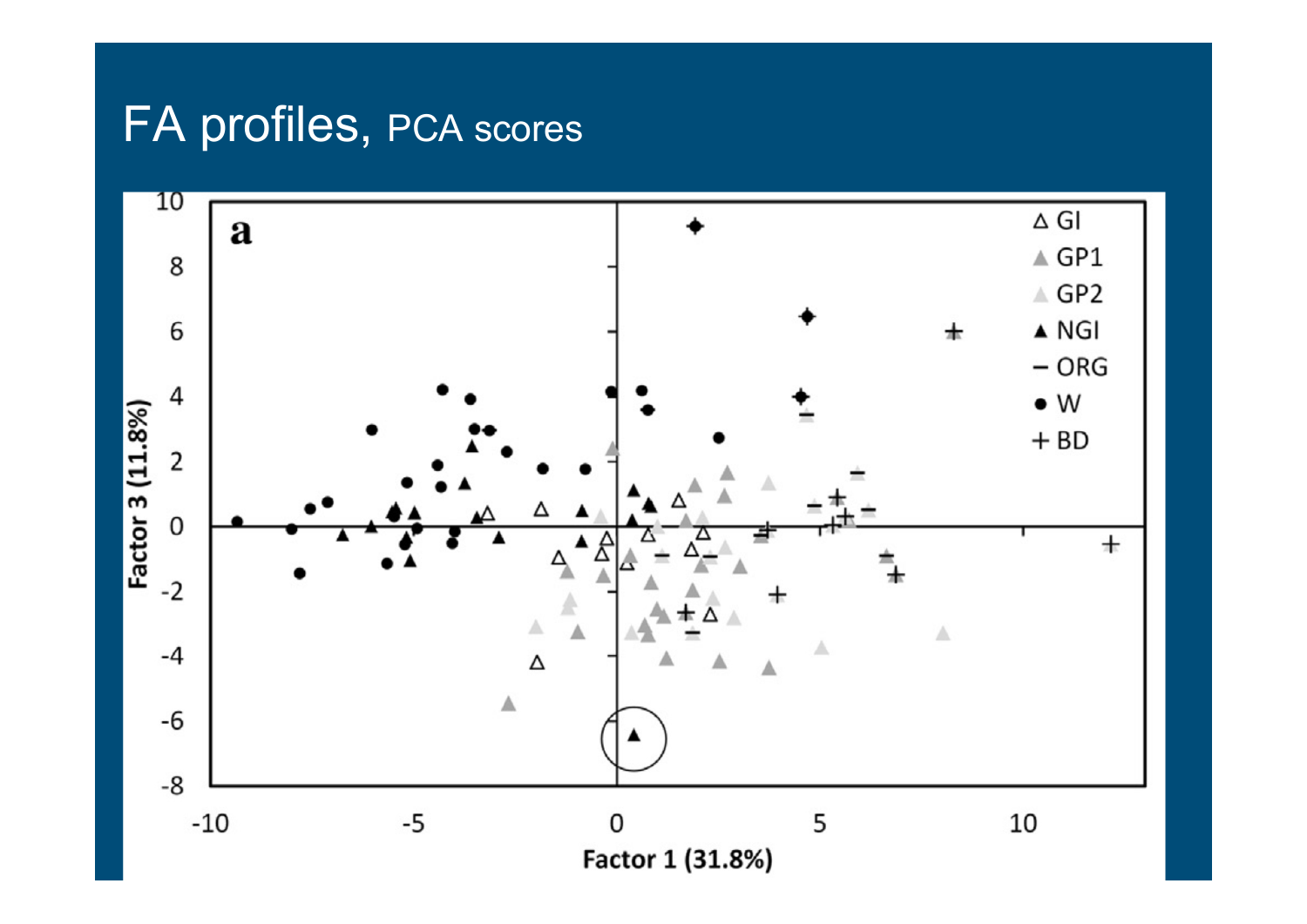### FA profiles, PCA scores

### Contrasts:

### **Fresh grass - no fresh grass**

Organic/BD milk : tendency but no discrimination based on FA; overlap with conventional grazing systems

'Grazed milk' authentification: no discrimination possible based on FA, overlap with 'grass indoor'.

Pasture-based milk only differs from indoor systems without fresh grass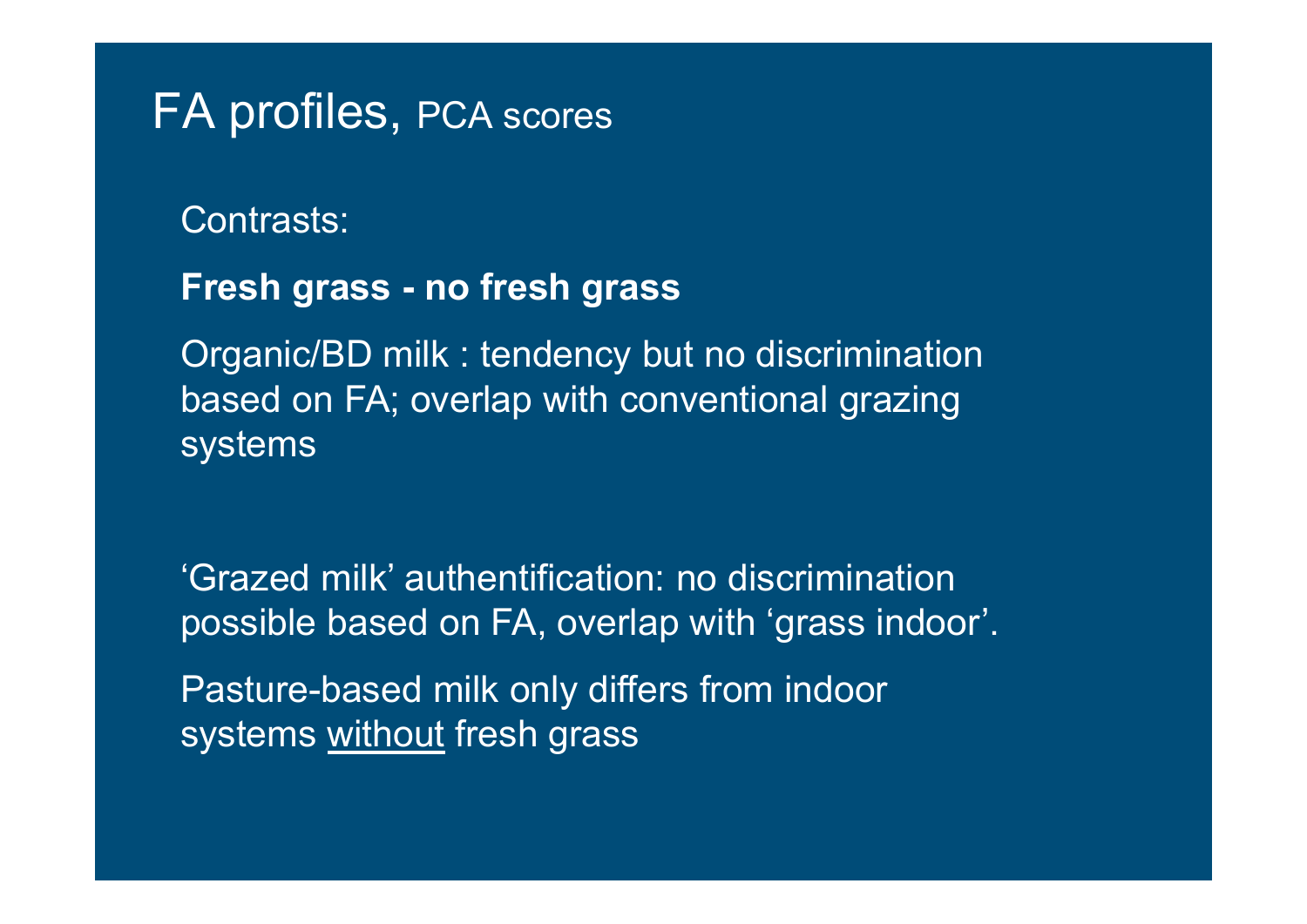### Triglyceride profiles, PCA scores

Contrast: no grass (Winter, No Grass Indoor) – grass in diet Not suitable to distinguish milk from grazing, organic or BD farming systems

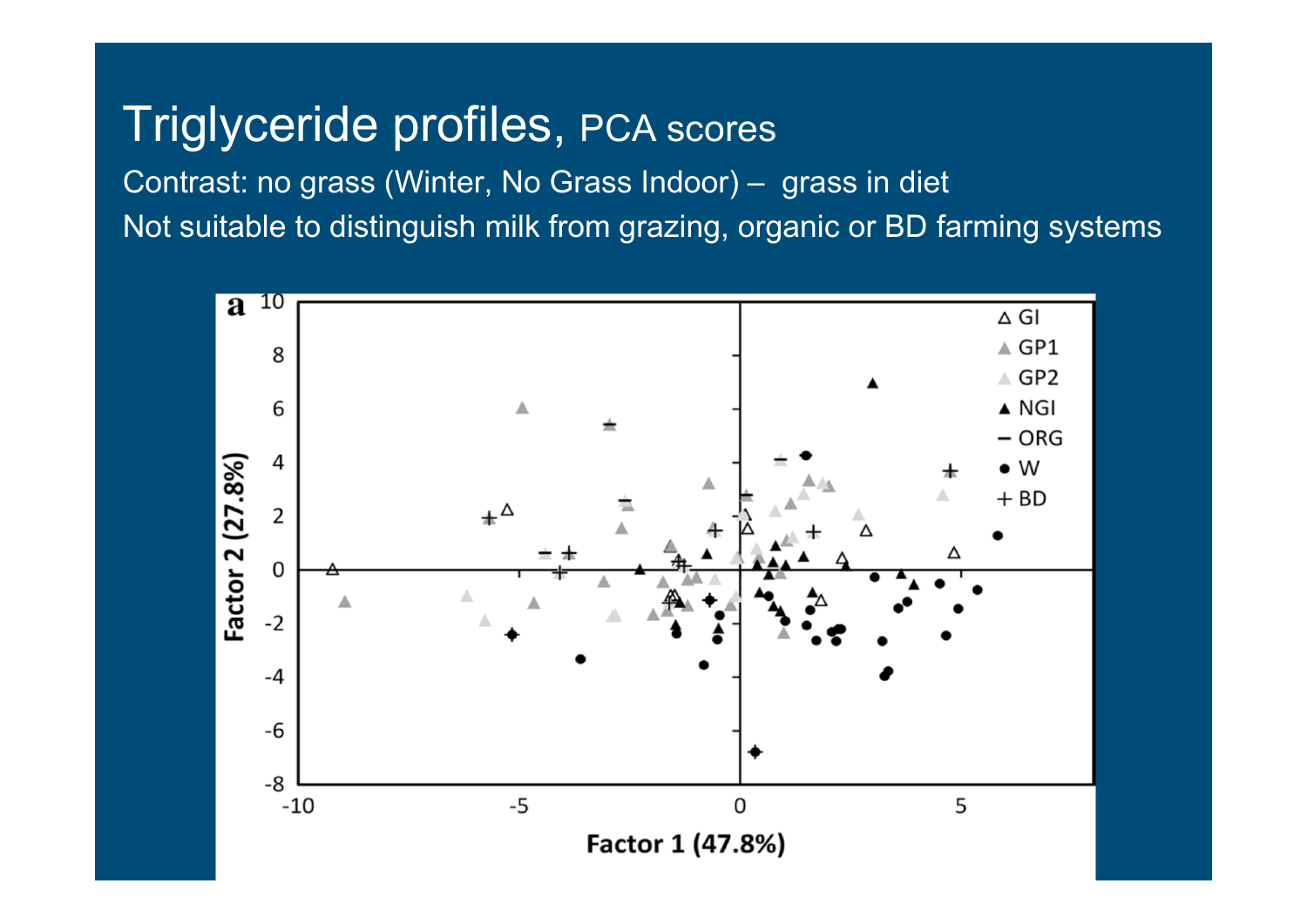Phytanic acid is a branched-chain FA, produced by bacteria from enzymatic degradation of chlorophyll in the rumen.

PA content in milk depends on phytol from feed.

Is total PA in milk directly related to intake of green feed items? Could it be used as a marker for grass-fed cow milk?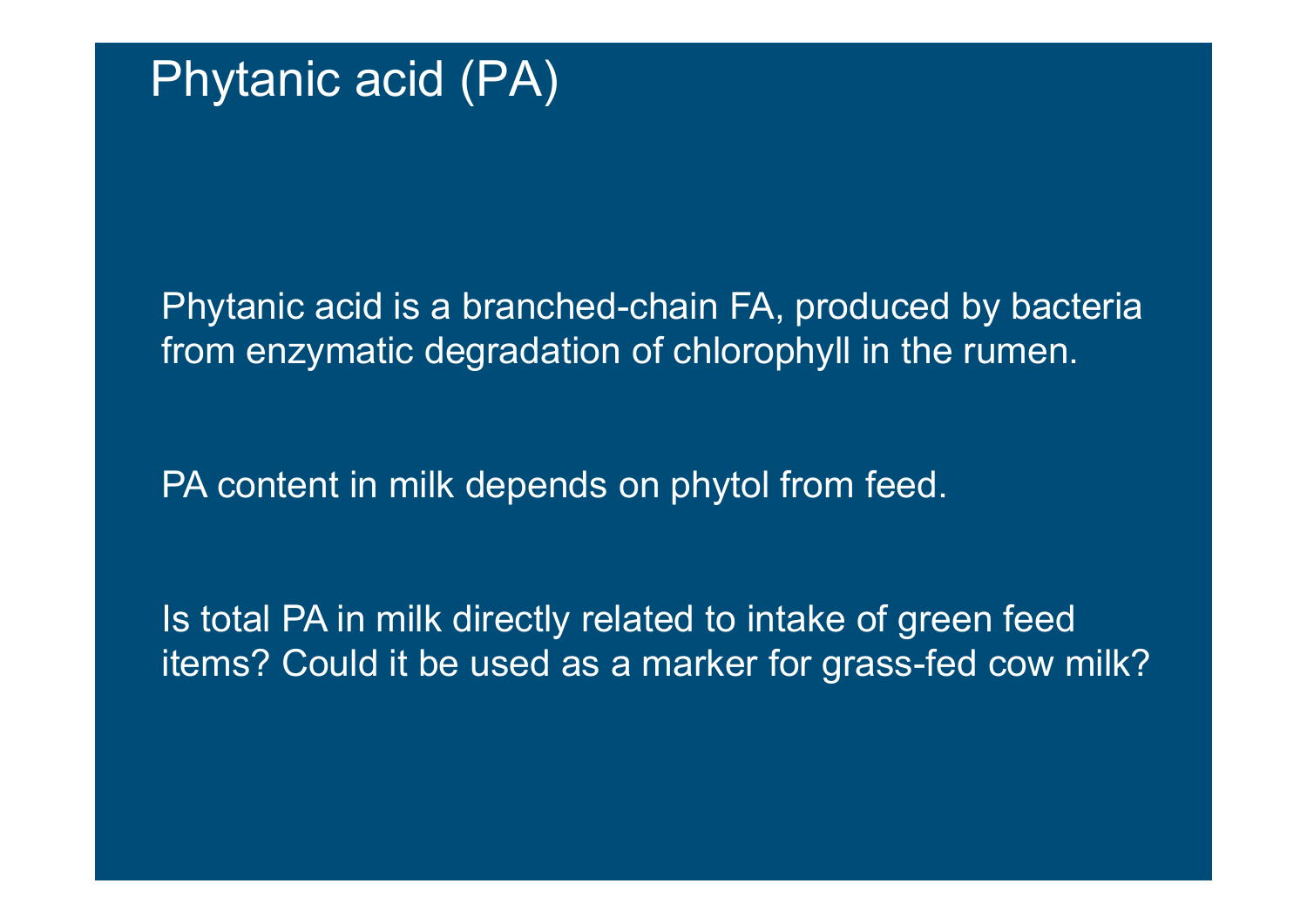### Comparing phytanic acid (PA) across Europe



Minimum and maximum PA contents in cow milk, reported in 6 studies across Europe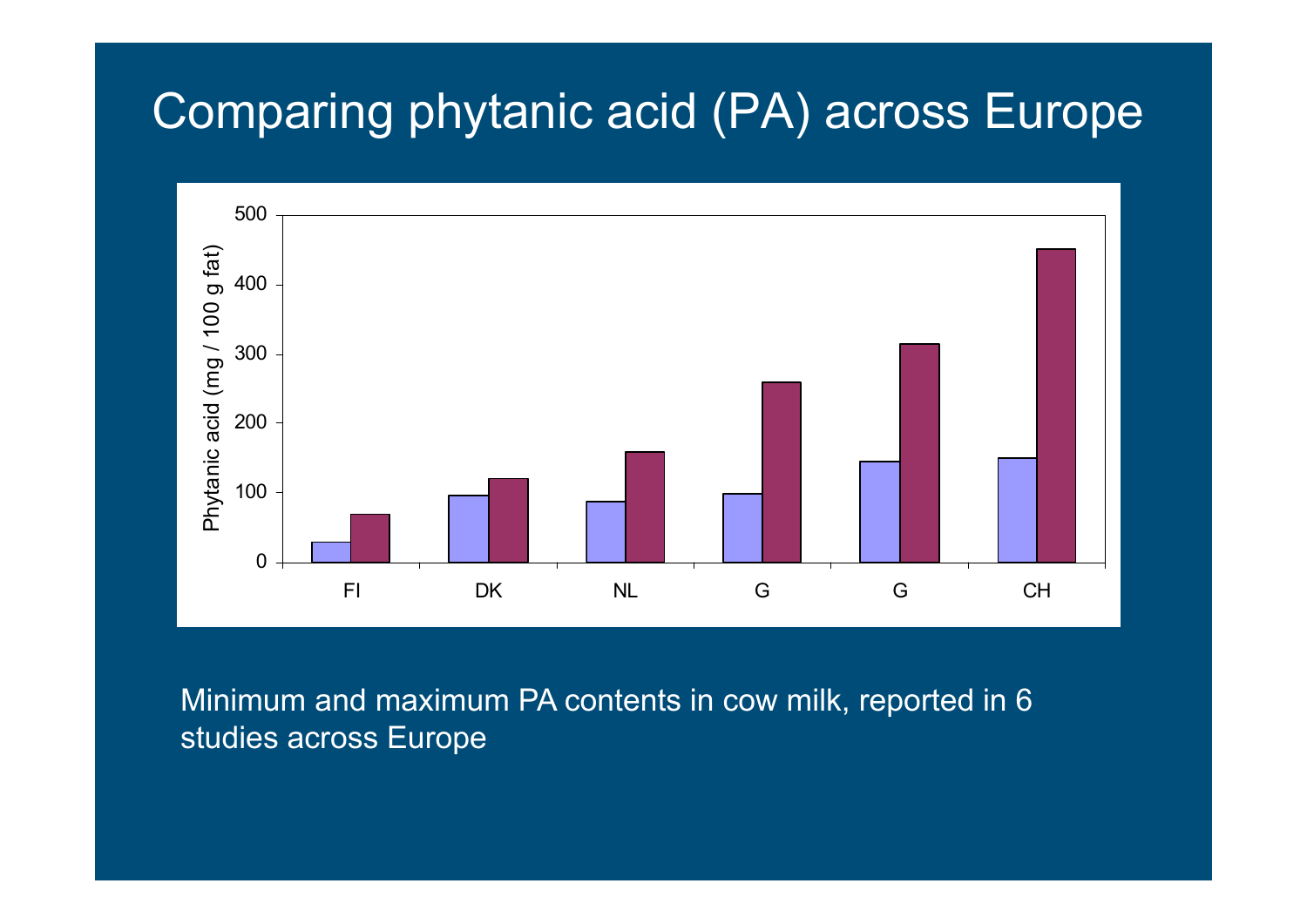### Phytanic acid (PA) in milk across Europe

#### $\blacksquare$ Germany:

- PA with mixed ration: 98 116 ; with hay 153; with grass silage 259 mg / 100 g (Schroeder et al. 2012, Eur Food Res Techn 234: 955-962)
- PA with 50% green fodder 146; with 87.5 % green fodder 314 mg/100g (Schroeder et al. 2011, Eur Food Res Techn 232: 167-174)
- PA twice as high in summer as in winter (Baars et al., 2012, Org Agric 13-21)

### Switzerland (Leiber et al. 2005, Lipids 40: 191-202)

- PA with mixed ration of hay, grass silage, maize silage and concentrates 150, with only fresh grass 450 mg/100g
- **Finland** (Vanhatalo et al., 2007, Eur J Lipid Sci Techn 109, 856-867)
	- PA with red clover silage (60-70) and grass silage (30)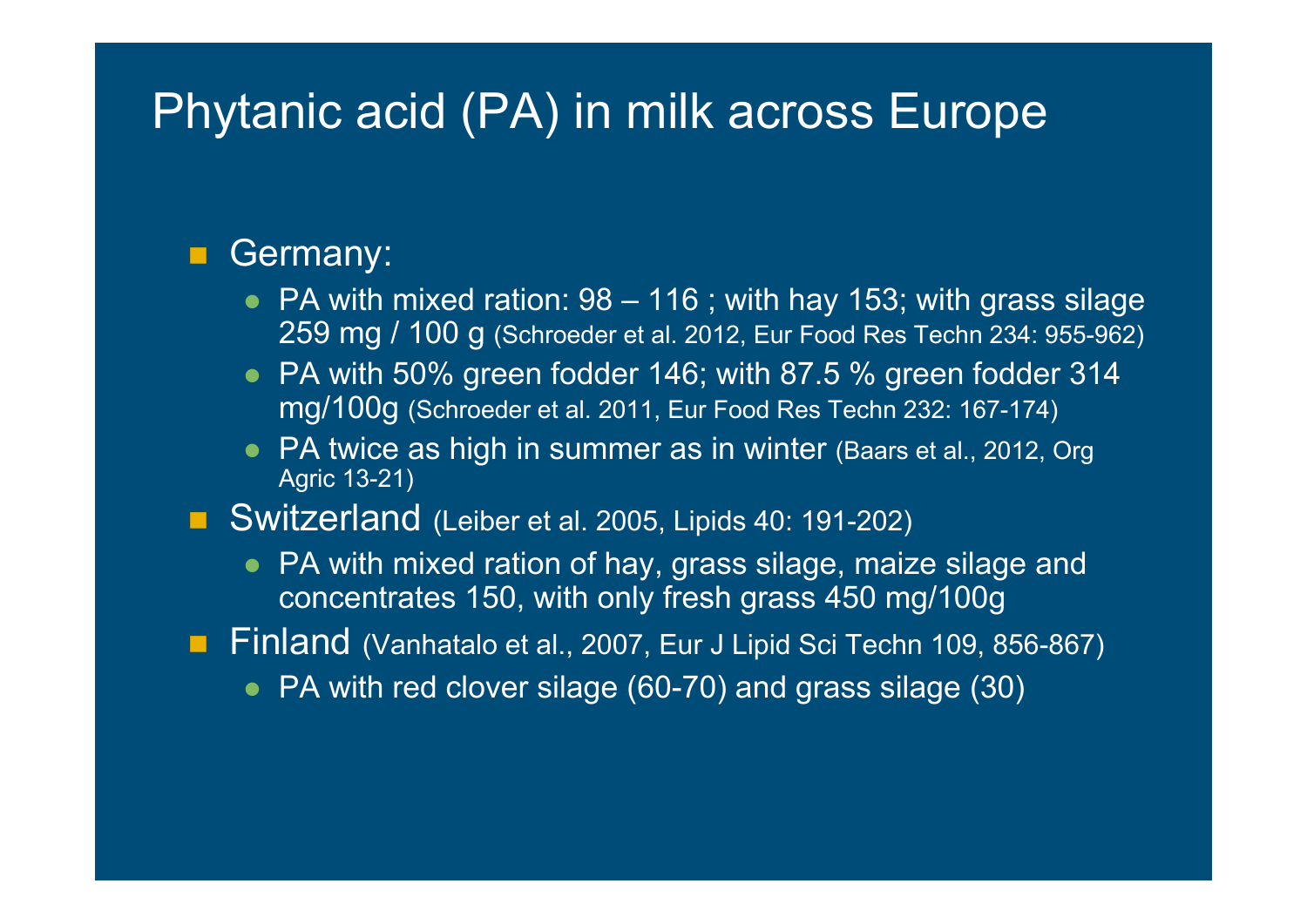### PA in milk, related to diet, season, breed..

#### Г Denmark: (Che et al., 2013)

- PA higher in Sept (n=5, 121) than in May (n=5, 96 mg / 100g)
- PA not related to breed
- PA not related to intake of green feed
- П The Netherlands: (Capuano et al., 2013)
	- PA not different with grass or no grass in cows' diet
	- PA content in June on average 146 mg/100 g milk fat
	- PA lower with stall-fed cut fresh grass (n=4) than with grazing (n=17): (88 vs 158 mg/100g)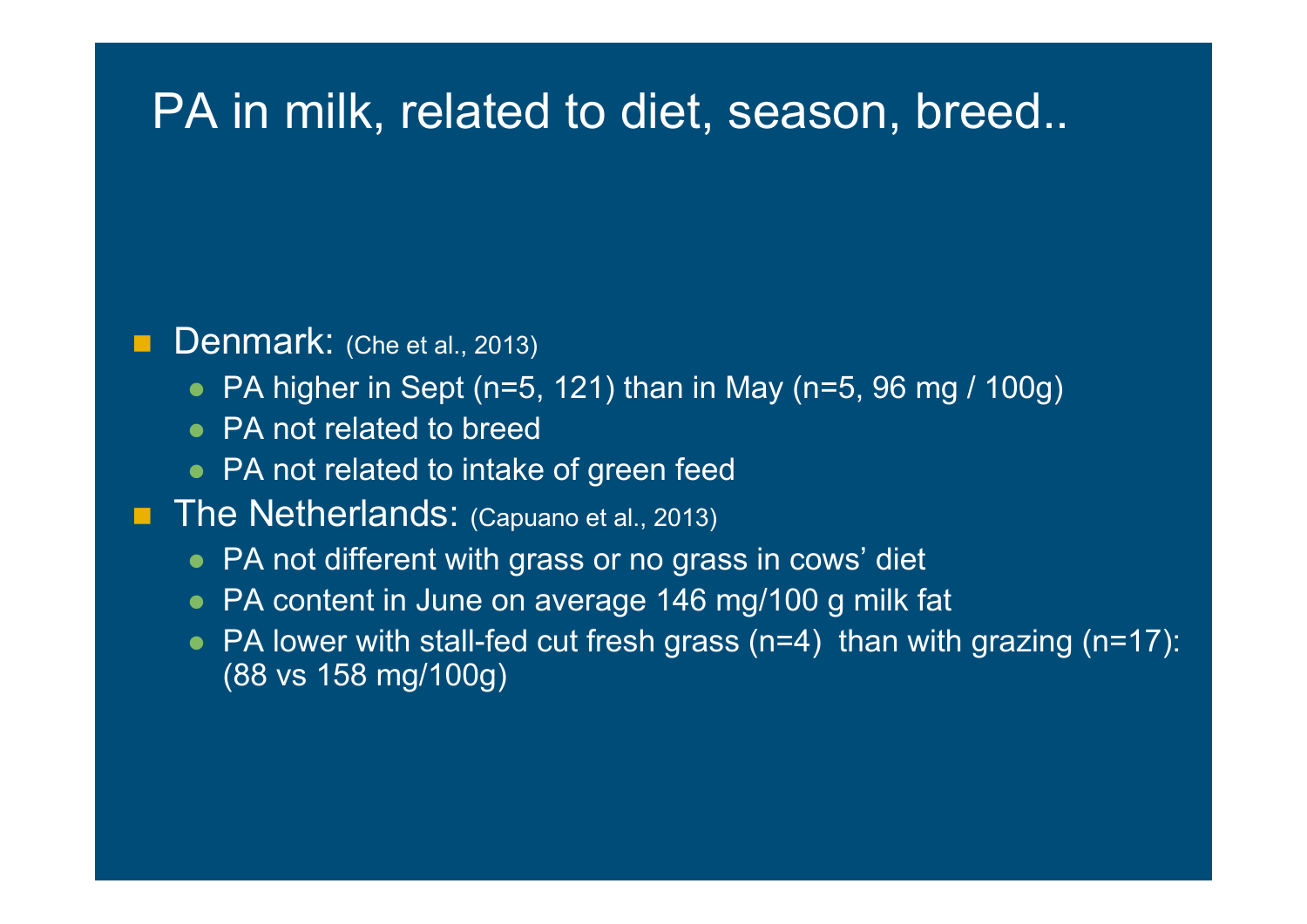### Results from The Netherlands



Phytanic acid in individual raw farm milk samples was **not related** with proportion of fresh grass in the cows' diet.

NG, no fresh grass; GI, cows indoors with cut fresh grass; Pd, pasture daytime; Pd+n, pasture day + night; OB, Pd+n in an organic (Org) or biodynamic (BD) farming system. (Based on data in Capuano et al., 2014, IDJ 35: 21-24)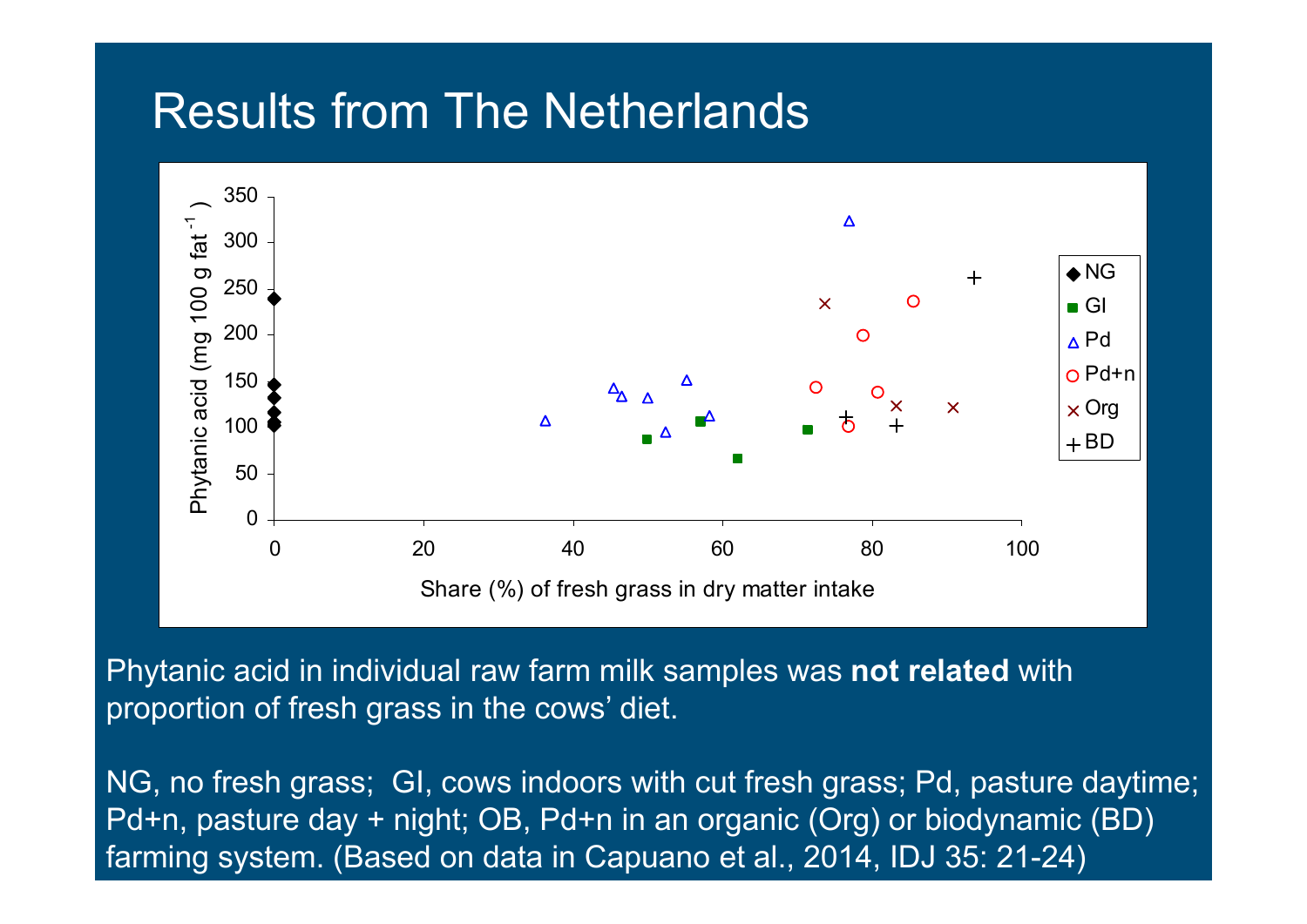### Diastereomers of phytanic acid

C 7 and C 11 are R configurated, as in phytol. C 3 can be either R or S, as result of biohydrogenation of oxidized phytol.

Two diastereomers exist: 3R,7R,11R ("RRR") and 3S,7R,11R ("SRR")

Share of RRR has been investigated



Figure 1. Structure of phytanic acid; the methyl group of carbon 3 (numbered from the carboxyl end) can exist in either an S or R con figuration.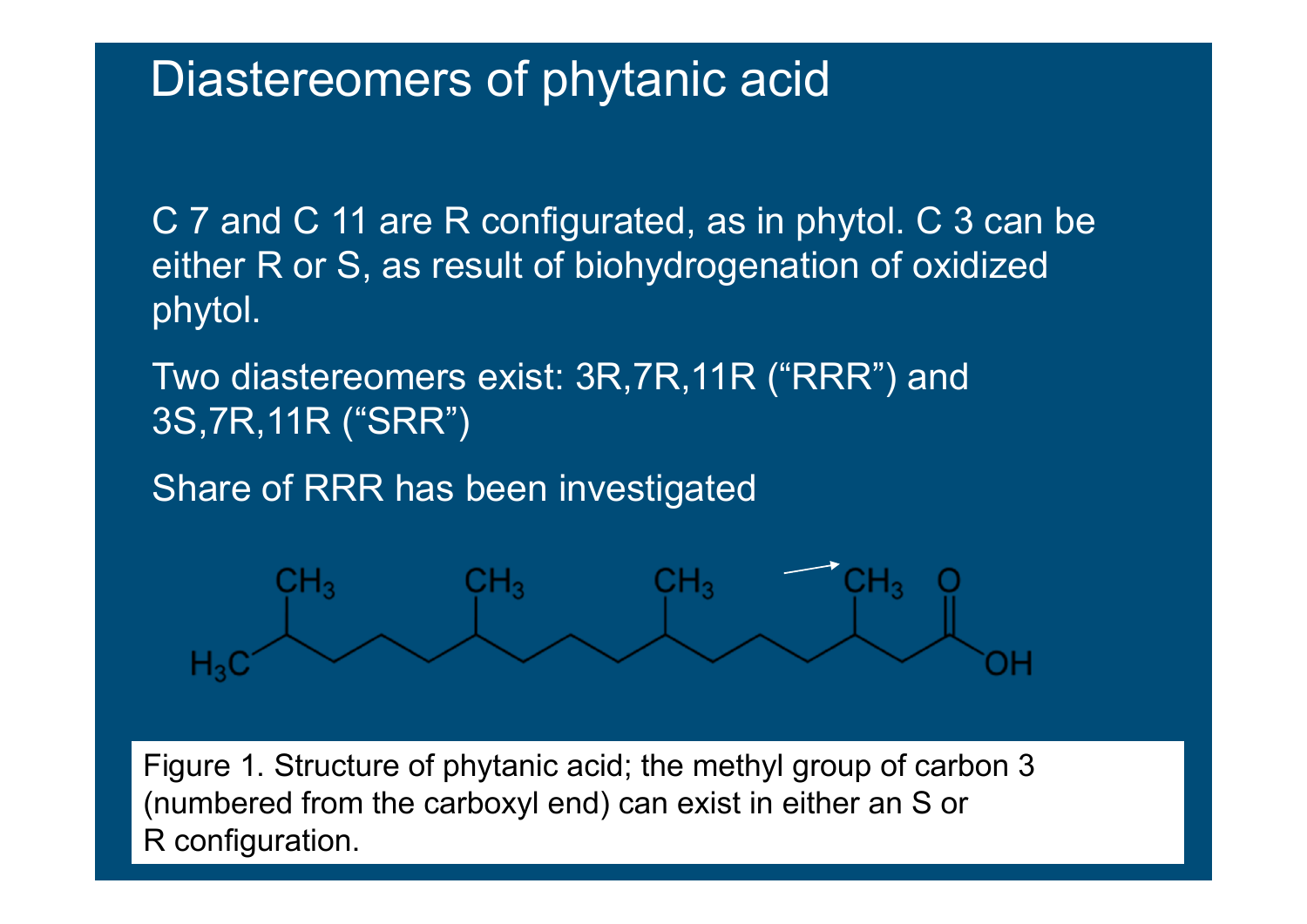



Figure 1. Share of RRR in total phytanic acid in relation to the share of grazed clovers in cows' DM intake. (Che et al., 2013, J Agr Food Chem 61: 225-230)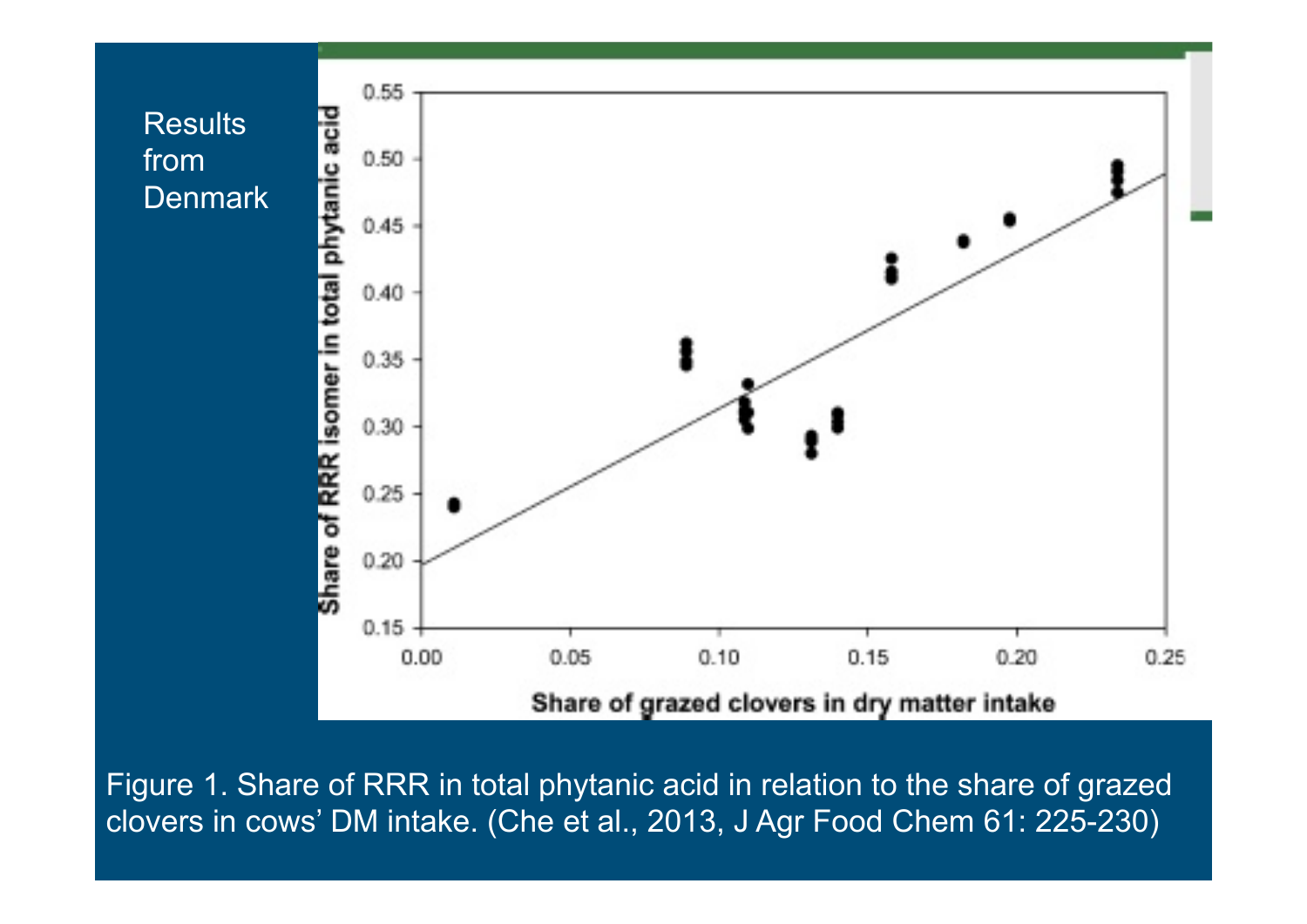### Results from The Netherlands



Share of RRR in total phytanic acid in individual raw farm milk samples related to the proportion of fresh grass in the cows' diet.

NG, no fresh grass; GI, cows indoors with cut fresh grass; Pd, pasture daytime; Pd+n, pasture day + night; OB, Pd+n in an organic (Org) or biodynamic (BD) farming system (Modified from Capuano et al., 2014, IDJ 35: 21-24)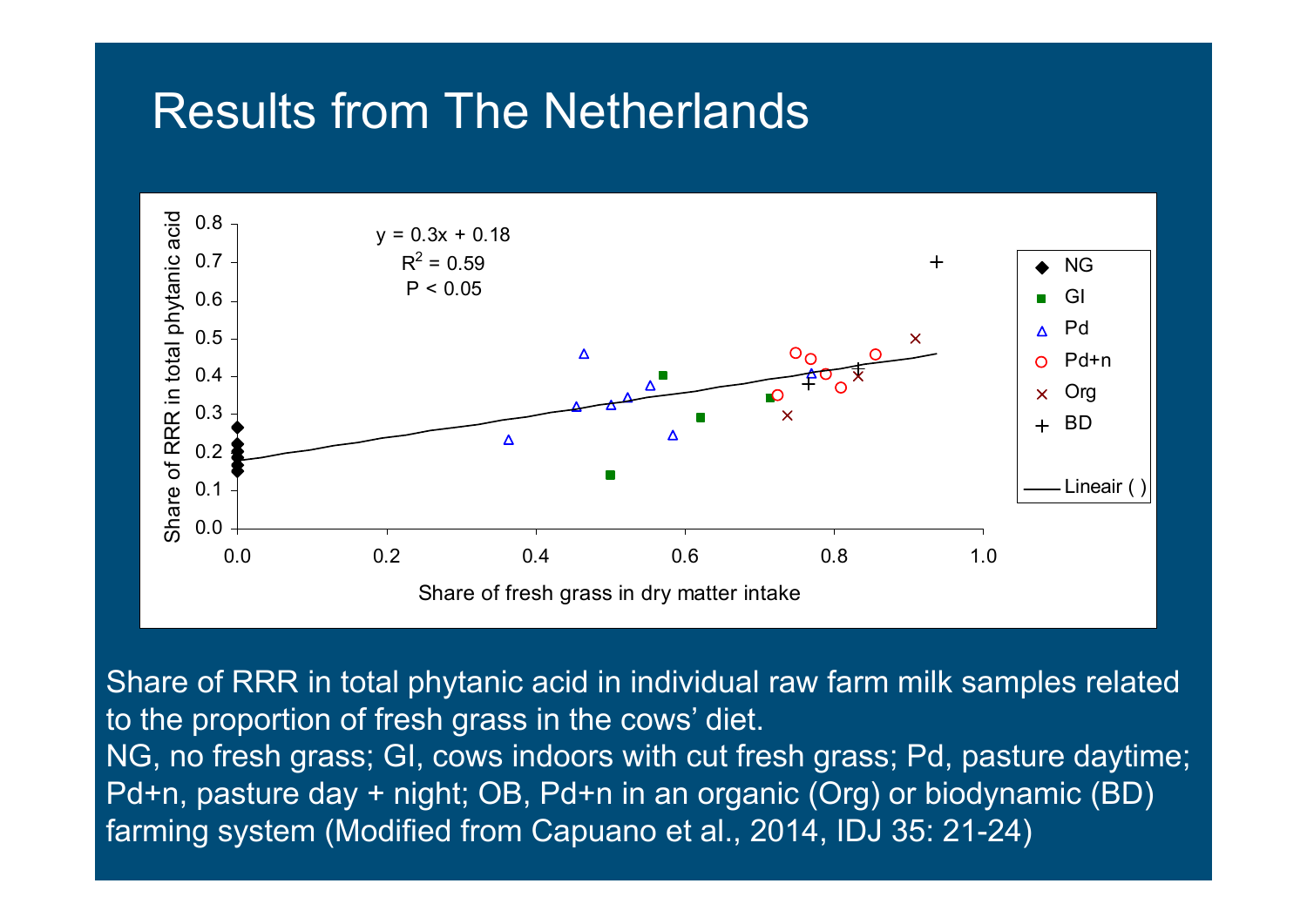### **Conclusions**

Milk fat higher in winter but not suitable as only marker

- FA content and FA or TAG profile related to green feed in ration, but not suitable as only marker
- Г Milk of grazing cows not different from cows fed grass indoors
- Г Large variation in phytanic acid (PA) contents across countries
- Relation PA with fresh grass not always found; total diet is important
- RRR isomer share was related to proportion of clover (DK) and of fresh grass (NL) in cows' diet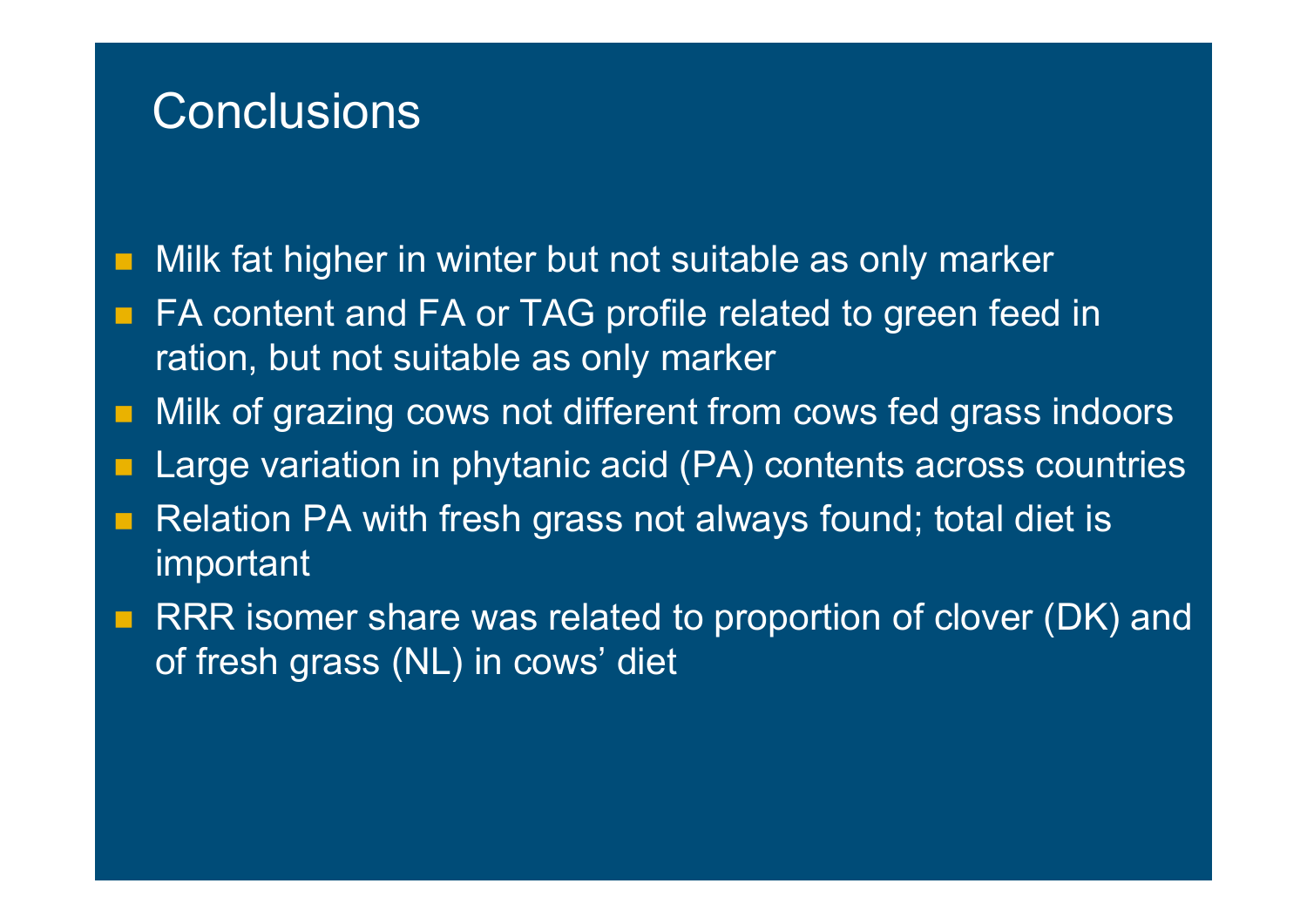**Thanks to:**

Participating farmers

M.K. Larsen and colleagues, Aarhus University, DK

E. Capuano and colleagues of Rikilt Institute of Food Safety, WageningenUR, NL